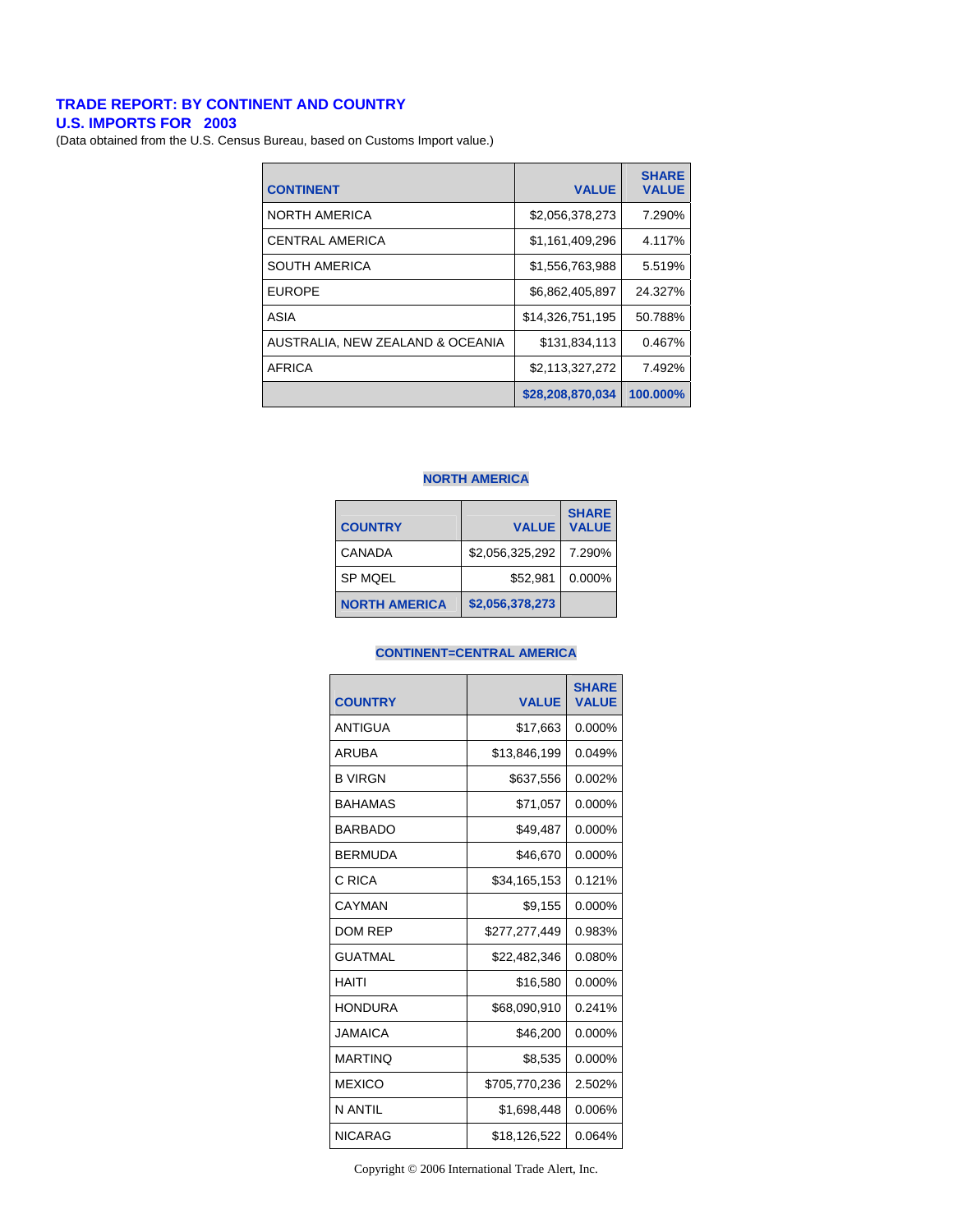| <b>COUNTRY</b>         | <b>VALUE</b>    | <b>SHARE</b><br><b>VALUE</b> |
|------------------------|-----------------|------------------------------|
| <b>PANAMA</b>          | \$16,224,756    | 0.058%                       |
| S LUCIA                | \$2,618         | 0.000%                       |
| S VN GR                | \$2,391,829     | 0.008%                       |
| <b>SALVADR</b>         | \$66,264        | 0.000%                       |
| ST K N                 | \$7,227         | 0.000%                       |
| <b>TRINID</b>          | \$356,436       | 0.001%                       |
| <b>CENTRAL AMERICA</b> | \$1,161,409,296 |                              |

## **CONTINENT=SOUTH AMERICA**

| <b>COUNTRY</b>       | <b>VALUE</b>    | <b>SHARE</b><br><b>VALUE</b> |
|----------------------|-----------------|------------------------------|
| <b>ARGENT</b>        | \$4,142,297     | 0.015%                       |
| <b>BOLIVIA</b>       | \$55,320,218    | 0.196%                       |
| <b>BRAZIL</b>        | \$265,175,656   | 0.940%                       |
| CHILE                | \$86,774,434    | 0.308%                       |
| <b>COLOMB</b>        | \$560,461,744   | 1.987%                       |
| ECUADOR              | \$8,969,163     | 0.032%                       |
| GUYANA               | \$16,102,645    | 0.057%                       |
| PARAGUA              | \$489,444       | 0.002%                       |
| PFRU                 | \$503,422,223   | 1.785%                       |
| <b>SURINAM</b>       | \$2,891,221     | 0.010%                       |
| URUGUAY              | \$3,772,676     | 0.013%                       |
| VENEZ                | \$49,242,267    | 0.175%                       |
| <b>SOUTH AMERICA</b> | \$1,556,763,988 |                              |

## **CONTINENT=EUROPE**

| <b>COUNTRY</b>  | <b>VALUE</b>    | <b>SHARE</b><br><b>VALUE</b> |
|-----------------|-----------------|------------------------------|
| <b>ARMENIA</b>  | \$21,916,219    | 0.078%                       |
| <b>AUSTRIA</b>  | \$41,011,867    | 0.145%                       |
| AZFRB.IN        | \$4,500         | 0.000%                       |
| <b>BELGIUM</b>  | \$2,712,849,526 | 9.617%                       |
| <b>BOSNIA</b>   | \$55,402        | 0.000%                       |
| <b>BULGAR</b>   | \$309,420       | 0.001%                       |
| <b>CROATIA</b>  | \$31,290,232    | 0.111%                       |
| <b>CYPRUS</b>   | \$284,715       | 0.001%                       |
| <b>CZECH</b>    | \$5,009,424     | 0.018%                       |
| <b>DENMARK</b>  | \$3,634,743     | 0.013%                       |
| <b>ESTONIA</b>  | \$23,891        | 0.000%                       |
| <b>FINI AND</b> | \$36,494        | 0.000%                       |
| FR GERM         | \$317,125,973   | 1.124%                       |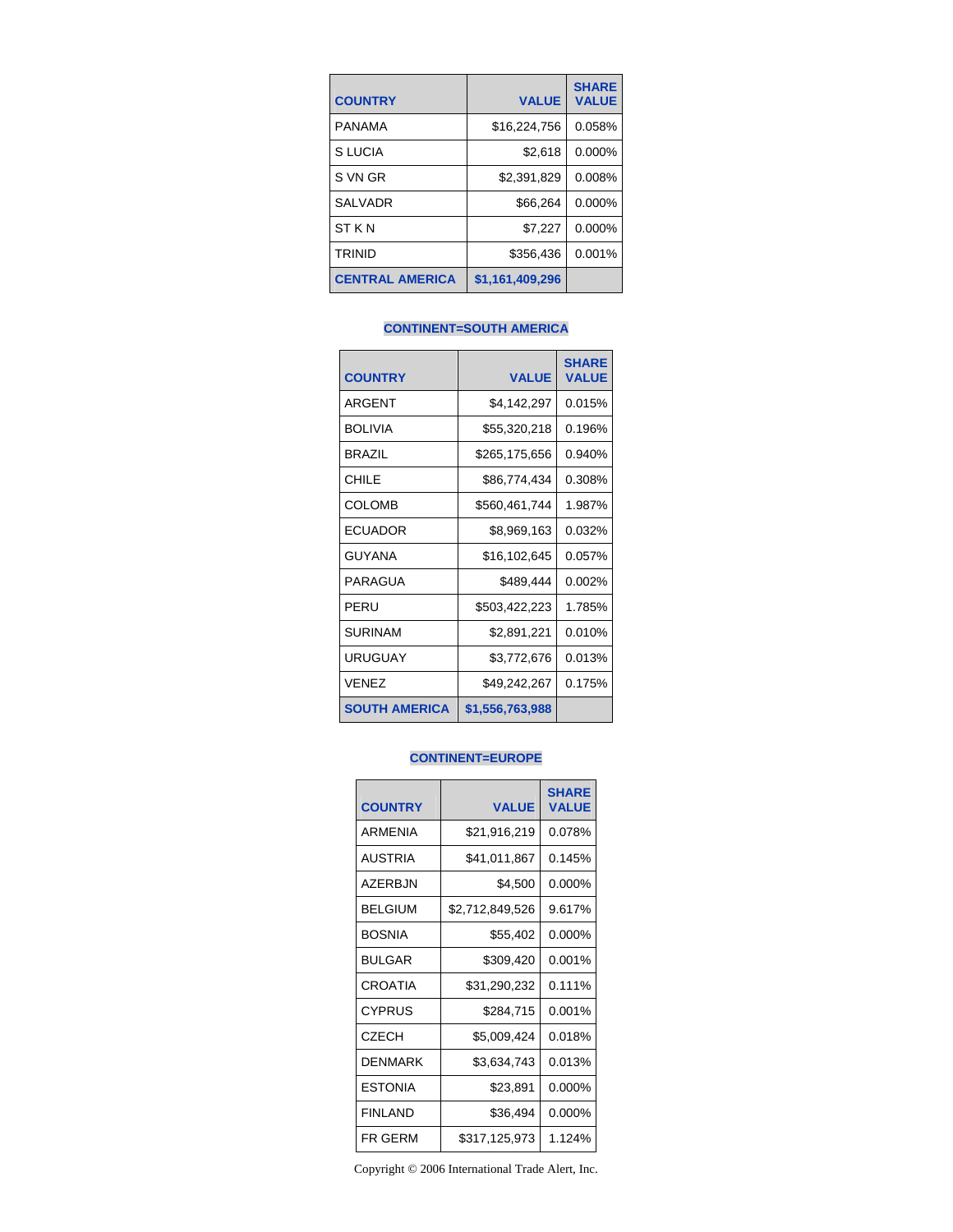| <b>COUNTRY</b> | <b>VALUE</b>    | <b>SHARE</b><br><b>VALUE</b> |
|----------------|-----------------|------------------------------|
| FRANCE         | \$222,107,890   | 0.787%                       |
| GEORGIA        | \$15,539        | 0.000%                       |
| GREECE         | \$7,729,429     | 0.027%                       |
| HUNGARY        | \$7,565         | 0.000%                       |
| <b>ICELAND</b> | \$98,263        | 0.000%                       |
| IRELAND        | \$71,386,752    | 0.253%                       |
| ITALY          | \$1,302,459,330 | 4.617%                       |
| KAZAKHS        | \$4,978,665     | 0.018%                       |
| KYRGYZS        | \$14,000        | 0.000%                       |
| LATVIA         | \$9,444         | 0.000%                       |
| LICHTEN        | \$51,558        | 0.000%                       |
| LITHUAN        | \$544,251       | 0.002%                       |
| LUXMBRG        | \$12,077        | 0.000%                       |
| MACEDON        | \$13,686        | 0.000%                       |
| MALTA          | \$2,726,757     | 0.010%                       |
| MONACO         | \$236,765       | 0.001%                       |
| NETHLDS        | \$12,777,727    | 0.045%                       |
| NORWAY         | \$63,273,549    | 0.224%                       |
| POLAND         | \$19,895,622    | 0.071%                       |
| PORTUGL        | \$4,865,906     | 0.017%                       |
| ROMANIA        | \$219,827       | 0.001%                       |
| RUSSIA         | \$576,591,854   | 2.044%                       |
| SLOVAK         | \$12,952,769    | 0.046%                       |
| <b>SLVENIA</b> | \$41,886        | 0.000%                       |
| SPAIN          | \$55,384,347    | 0.196%                       |
| SWEDEN         | \$1,595,471     | 0.006%                       |
| SWITZLD        | \$411,197,227   | 1.458%                       |
| TAJIKIS        | \$19,125        | 0.000%                       |
| TURKEY         | \$250,239,776   | 0.887%                       |
| u king         | \$704,388,355   | 2.497%                       |
| <b>UKRAINE</b> | \$2,819,195     | 0.010%                       |
| UZBEKIS        | \$36,805        | 0.000%                       |
| VAT CTY        | \$158,044       | 0.001%                       |
| YUGOSLV        | \$4,035         | 0.000%                       |
| <b>EUROPE</b>  | \$6,862,405,897 |                              |

## **CONTINENT=ASIA**

| <b>COUNTRY</b> | <b>VALUE</b> | <b>SHARE</b><br><b>VALUE</b> |
|----------------|--------------|------------------------------|
| AFGHAN         | \$41,033     | 0.000%                       |
| ARAB EM        | \$44,791,433 | 0.159%                       |

Copyright © 2006 International Trade Alert, Inc.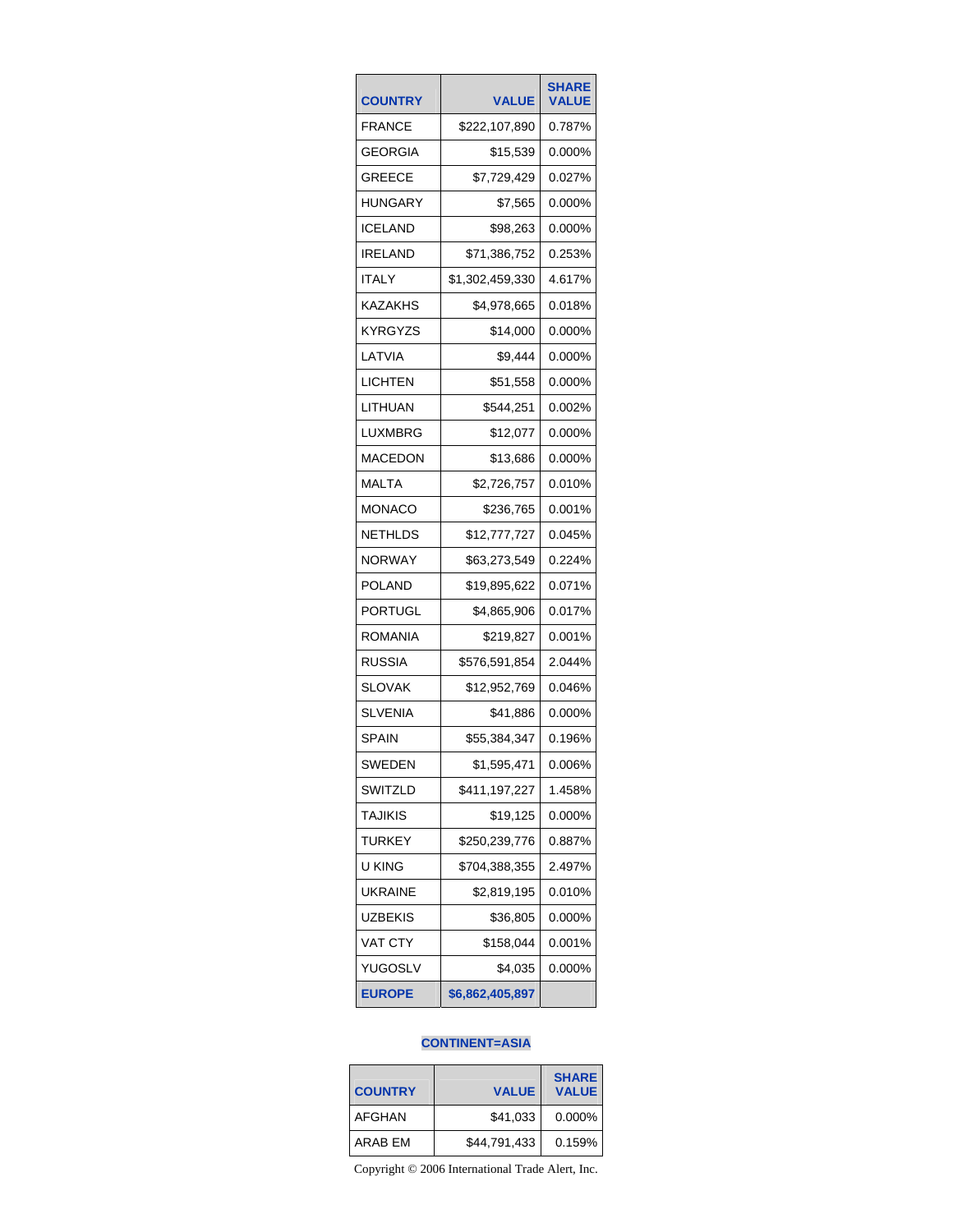| <b>COUNTRY</b> | <b>VALUE</b>     | <b>SHARE</b><br><b>/ALUE</b> |
|----------------|------------------|------------------------------|
| BAHRAIN        | \$344,517        | 0.001%                       |
| <b>BHUTAN</b>  | \$99,061         | 0.000%                       |
| <b>BURMA</b>   | \$3,668,584      | 0.013%                       |
| <b>CAMBOD</b>  | \$2,785,588      | 0.010%                       |
| <b>CHINA</b>   | \$1,461,648,575  | 5.182%                       |
| HG KONG        | \$758,509,329    | 2.689%                       |
| <b>INDIA</b>   | \$3,958,094,860  | 14.031%                      |
| <b>INDNSIA</b> | \$75,337,837     | 0.267%                       |
| <b>ISRAEL</b>  | \$6,345,590,134  | 22.495%                      |
| JAPAN          | \$174,598,127    | 0.619%                       |
| JORDAN         | \$50,358,412     | 0.179%                       |
| KOR REP        | \$189,717,822    | 0.673%                       |
| KUWAIT         | \$3,658,369      | 0.013%                       |
| LEBANON        | \$24,027,933     | 0.085%                       |
| MACAO          | \$158,799        | 0.001%                       |
| MALAYSA        | \$25,688,033     | 0.091%                       |
| NEPAL          | \$3,563,700      | 0.013%                       |
| <b>OMAN</b>    | \$39,268,485     | 0.139%                       |
| PAKISTN        | \$20,180,233     | 0.072%                       |
| PHIL R         | \$29,811,606     | 0.106%                       |
| S ARAB         | \$14,089,037     | 0.050%                       |
| <b>SINGAPR</b> | \$20,009,709     | 0.071%                       |
| <b>SRI LKA</b> | \$47,318,325     | 0.168%                       |
| <b>TAIWAN</b>  | \$27,143,683     | 0.096%                       |
| THAILND        | \$1,000,767,846  | 3.548%                       |
| <b>VIETNAM</b> | \$5,471,994      | 0.019%                       |
| WESTBNK        | \$8,131          | 0.000%                       |
| <b>ASIA</b>    | \$14,326,751,195 |                              |

## **CONTINENT=AUSTRALIA, NEW ZEALAND & OCEANIA**

| <b>COUNTRY</b> | <b>VALUE</b> | <b>SHARE</b><br><b>VALUE</b> |
|----------------|--------------|------------------------------|
| <b>AUSTRAL</b> | \$99,010,986 | 0.351%                       |
| COOK IS        | \$169,823    | 0.001%                       |
| FIJI           | \$346,544    | 0.001%                       |
| <b>FR POLY</b> | \$29,484,480 | 0.105%                       |
| <b>MARSHAL</b> | \$4.881      | 0.000%                       |
| <b>MICRONS</b> | \$28,965     | 0.000%                       |
| N CALDN        | \$2,840      | $0.000\%$                    |
| N ZEAL         | \$2,634,590  | 0.009%                       |
| <b>NEW GUI</b> | \$62,120     | 0.000%                       |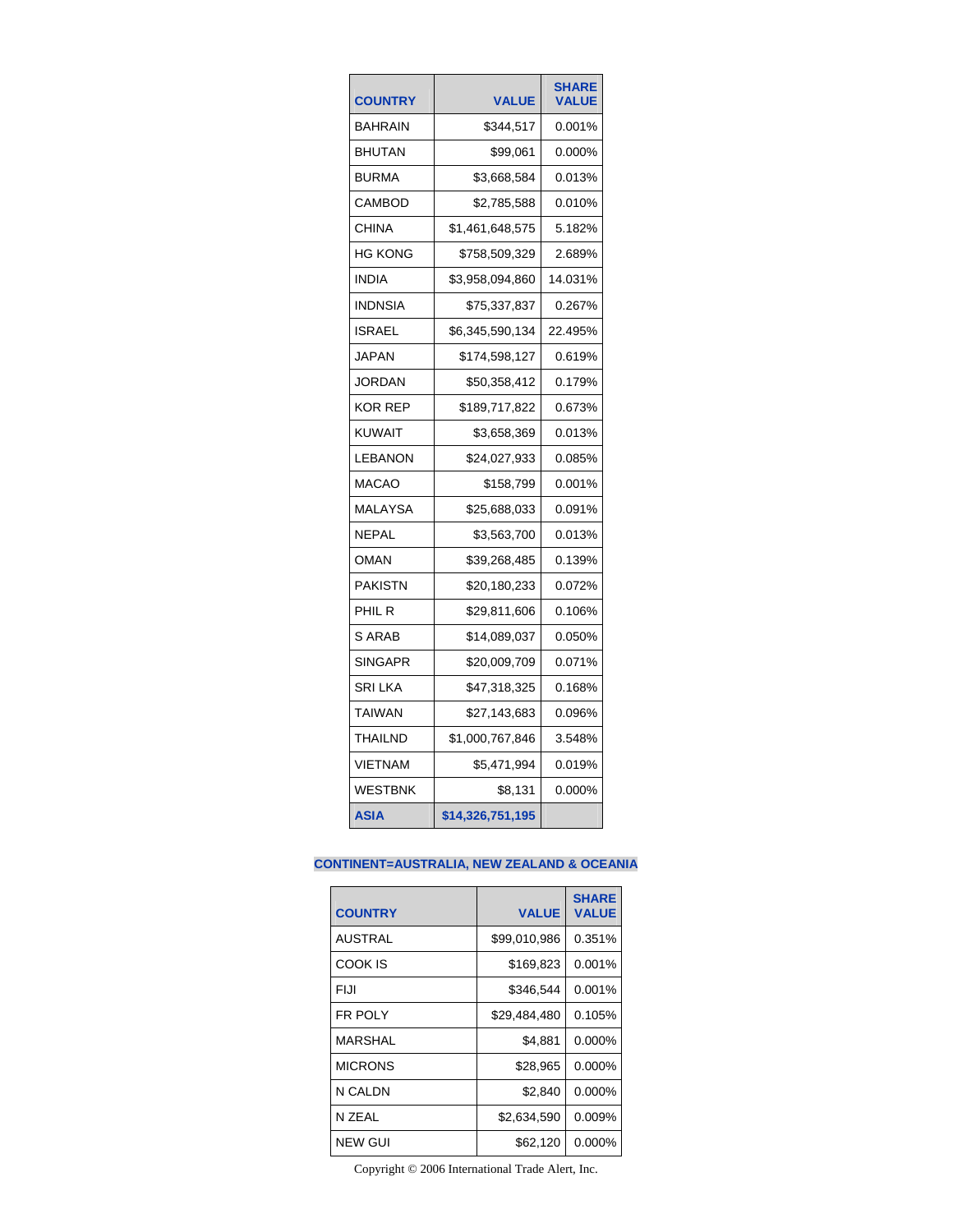| <b>COUNTRY</b>                                        | <b>VALUE</b>  | <b>SHARE</b><br><b>VALUE</b> |
|-------------------------------------------------------|---------------|------------------------------|
| <b>TOKELAU</b>                                        | \$55.156      | 0.000%                       |
| W SAMOA                                               | \$33.728      | 0.000%                       |
| <b>AUSTRALIA, NEW</b><br><b>ZEALAND &amp; OCEANIA</b> | \$131,834,113 |                              |

#### **CONTINENT=AFRICA**

| <b>COUNTRY</b> | <b>VALUE</b>    | <b>SHARE</b><br><b>VALUE</b> |
|----------------|-----------------|------------------------------|
| ANGOLA         | \$20,664,187    | 0.073%                       |
| <b>BENIN</b>   | \$7,426         | 0.000%                       |
| <b>BOTSWAN</b> | \$6,030,837     | 0.021%                       |
| <b>BURKINA</b> | \$21,600        | 0.000%                       |
| C AF RP        | \$989,343       | 0.004%                       |
| C VERDE        | \$3,000         | 0.000%                       |
| <b>CAMROON</b> | \$23,210        | 0.000%                       |
| CONGO B        | \$9,897,981     | 0.035%                       |
| CONGO C        | \$32,078,935    | 0.114%                       |
| <b>EGYPT</b>   | \$475,843       | 0.002%                       |
| EQ GUIN        | \$6,000         | 0.000%                       |
| <b>ETHIOP</b>  | \$3,095         | 0.000%                       |
| GAMBIA         | \$3,000         | 0.000%                       |
| <b>GHANA</b>   | \$1,692,083     | 0.006%                       |
| <b>GUINEA</b>  | \$9,341,433     | 0.033%                       |
| IVY CST        | \$26,474        | 0.000%                       |
| KENYA          | \$1,084,819     | 0.004%                       |
| LIBERIA        | \$588,344       | 0.002%                       |
| MADAGAS        | \$738,046       | 0.003%                       |
| MALI           | \$61,336        | 0.000%                       |
| MAURIT         | \$11,566,543    | 0.041%                       |
| MOROC          | \$551,761       | 0.002%                       |
| MOZAMBQ        | \$20,840        | 0.000%                       |
| NAMIBIA        | \$1,355,683     | 0.005%                       |
| <b>NIGER</b>   | \$76,251        | 0.000%                       |
| <b>NIGERIA</b> | \$284,444       | 0.001%                       |
| <b>REP SAF</b> | \$1,991,789,822 | 7.061%                       |
| SENEGAL        | \$5,000         | 0.000%                       |
| SIER LN        | \$3,822,142     | 0.014%                       |
| SOMALIA        | \$2,175         | 0.000%                       |
| SWAZLAN        | \$8,400         | 0.000%                       |
| TNZANIA        | \$7,430,673     | 0.026%                       |
| TOGO           | \$600,000       | 0.002%                       |